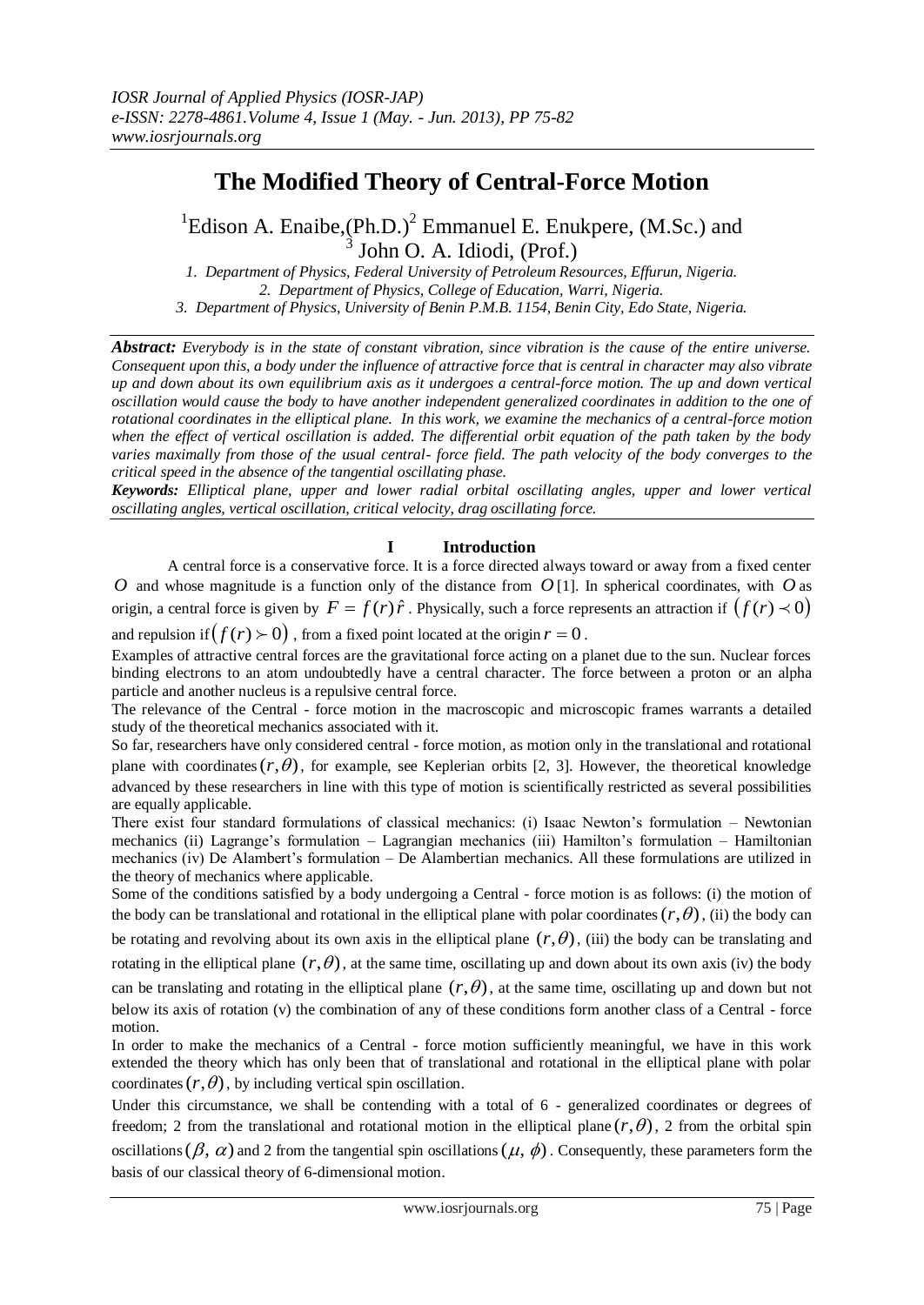The number of independent ways in which a mechanical system can move without violating any constraints which may be imposed is called the number of degrees of freedom of the system. The number of degrees of freedom is the number of quantities which must be specified in order to determine the velocities of all particles in the system for any motion which does not violate the constraints [4].

There is a single source producing the force that depends only on distance in the theory of central-force motion and the force law is symmetric [5]. If this is the case, then, there can be no torques present in the system as there would have to be a preferred axis about which the torques acts.

In this work, we are solving the problem of oscillating central force motion in a resistive non-symmetric system. That is, the upward displacement is not equal to the downward displacement in the tangential spin oscillating phase. Consequently, the radii distances from the central point are not equal. This however, causes torques thereby making the system under study non-spherically symmetric.

Meanwhile, I hereby request the permission of the reader to excuse the lack of intensive references to the current literature. I don't know of other current authors who have studied these questions before now. I believe this is the first time this study is under investigation.

This paper is outlined as follows. Section 1, illustrates the basic concept of the work under study. The mathematical theory is presented in section 2. While in section 3, we present the analytical discussion of the results obtained. The conclusion of this work is shown in section 4 and this is immediately followed by appendix and list of references.

## **II. Research methodology**

The analytical geometry of the work is first figuratively represented. This provides the pictorial understanding of the work under investigation and the possibility of specifying the required generalized coordinates. Thereafter, simple rule of trigonometry is used to define the vector quantities which we need for the evaluation of the physical quantities. Finally, differential techniques in combination with the theory of classical mechanics are utilized in the discussion of the problem of the modified theory of central-force motion.

# **III. Mathematical theory**

## **2.1 Evaluation of the velocity and acceleration**

**Example 1** and **allocate the appendix** that the position vector  $\vec{r}$  of a body whose We have elaborately shown in (A. 6) in the appendix that the position vector  $\vec{r}$  of a body whose motion is translational and rotational in a plane polar orbit as well as oscillating about a given equilibrium position in a central-force motion is given by the equation position in a central-force motion is g<br>  $\vec{r} = r \hat{r} = r \hat{r}(\theta, \beta, \mu, \alpha, \phi)$  (2.1)

$$
v = \frac{d\vec{r}}{dt} = \frac{d\vec{r}}{dt}\hat{r} + r \left( \frac{d\hat{r}}{d\theta} \frac{d\theta}{dt} + \frac{d\hat{r}}{d\beta} \frac{d\beta}{dt} + \frac{d\hat{r}}{d\mu} \frac{d\mu}{dt} + \frac{d\hat{r}}{d\alpha} \frac{d\alpha}{dt} + \frac{d\hat{r}}{d\phi} \frac{d\phi}{dt} \right)
$$
 (2.2)  
\n
$$
v = \dot{r}\hat{r} + r\dot{\theta}\hat{\theta} + r\dot{\beta}\hat{\beta} + r\dot{\mu}\hat{\mu} + r\dot{\alpha}\hat{\alpha} + r\dot{\phi}\hat{\phi}
$$
 (2.3)  
\n
$$
a = \frac{d^2\vec{r}}{dt^2} = \frac{d\vec{v}}{dt} = \ddot{r}\hat{r} + \dot{r} \left( \frac{d\hat{r}}{d\theta} \frac{d\theta}{dt} + \frac{d\hat{r}}{d\beta} \frac{d\beta}{dt} + \frac{d\hat{r}}{d\mu} \frac{d\mu}{dt} + \frac{d\hat{r}}{d\alpha} \frac{d\alpha}{dt} + \frac{d\hat{r}}{d\phi} \frac{d\phi}{dt} \right)
$$
  
\n
$$
+ \dot{r}\dot{\theta}\hat{\theta} + r\ddot{\theta}\hat{\theta} + r\dot{\theta}^2 \left( \frac{d\hat{\theta}}{d\theta} \right) + \dot{r}\dot{\beta}\hat{\beta} + r\ddot{\beta}\hat{\beta} + r\dot{\beta}^2 \left( \frac{d\hat{\beta}}{d\beta} \right) + \dot{r}\dot{\mu}\dot{\mu} + r\ddot{\mu}\dot{\mu} + r\ddot{\mu}^2 \left( \frac{d\hat{\mu}}{d\mu} \right)
$$
  
\n
$$
+ \dot{r}\dot{\alpha}\hat{\alpha} + r\ddot{\alpha}\hat{\alpha} + r\dot{\alpha}^2 \left( \frac{d\hat{\alpha}}{d\alpha} \right) + \dot{r}\dot{\phi}\dot{\phi} + r\ddot{\phi}\dot{\phi} + r\dot{\phi}^2 \left( \frac{d\hat{\phi}}{d\phi} \right)
$$
 (2.4)  
\n
$$
a = (\ddot{r} - r\dot{\theta}^
$$

 $+\left(r\ddot{\alpha}+2\dot{r}\dot{\alpha}-r\dot{\alpha}^{2}\tan\alpha\right)\hat{\alpha}+\left(r\ddot{\phi}+2\dot{r}\dot{\phi}-r\dot{\phi}^{2}\tan\phi-2r\dot{\phi}^{2}\cot\phi\right)\hat{\phi}$ (2.5) where the symbols appearing in  $(2.1)$  -  $(2.5)$  have been clearly defined in the appendix.

However, let us disengage the acceleration equation in (2.5) with the view that the  $5<sup>th</sup>$  and the  $8<sup>th</sup>$  terms have the elements of angular momentum as a constant of the motion and the radial orbital oscillating phases. Thus

$$
a = (\ddot{r} - r\dot{\theta}^2)\hat{r} + (r\ddot{\theta} + 2\dot{r}\dot{\theta})\hat{\theta} + (r\ddot{\theta} + 2\dot{r}\dot{\theta})\hat{\beta} - (r\dot{\theta}^2\tan\beta)\hat{\theta} + (r\ddot{\mu} + 2\dot{r}\dot{\mu} - r\dot{\mu}^2\tan\mu - 2r\dot{\mu}^2\cot\mu)\hat{\mu}
$$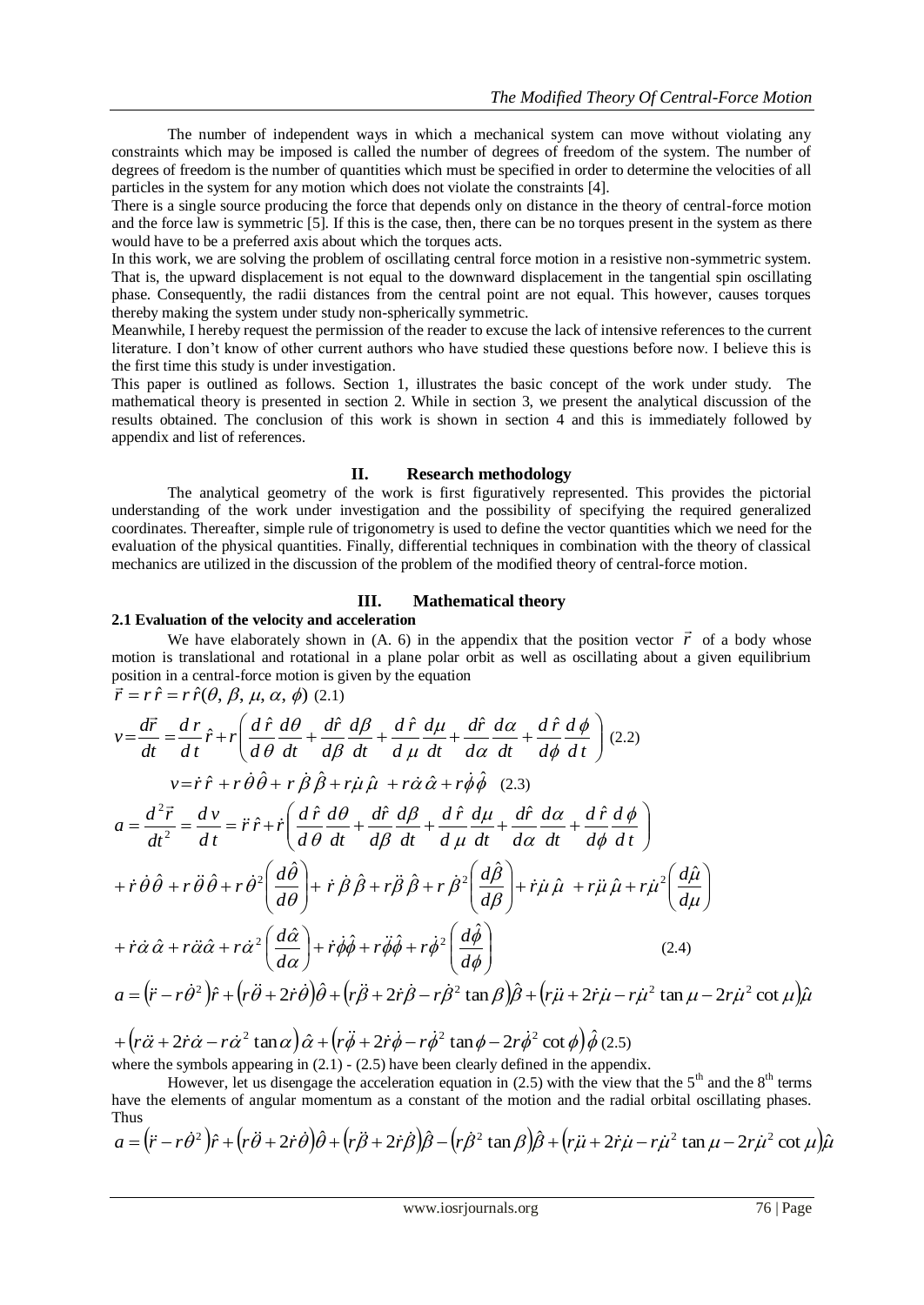$+\left(r\ddot{\alpha}+2\dot{r}\dot{\alpha}\right)\hat{\alpha}-\left(r\dot{\alpha}^{2} \tan \alpha\right)\hat{\alpha}+\left(r\ddot{\phi}+2\dot{r}\dot{\phi}-r\dot{\phi}^{2} \tan \phi-2r\dot{\phi}^{2} \cot \phi\right)\hat{\phi}$ (2.6)

Equation (2.6) is now the required new acceleration equation which governs the motion of a body undergoing a central-force motion when the effect of drag oscillating force is added.

## **2.2 Evaluation of the central - force field**

In classical mechanics, a central force is a force whose magnitude only depends on the distance *r* , of the body from the origin and is directed along the line joining them [5]. Thus, from the analytical geometry of the central-force motion shown in fig. A. 1, in the appendix, permits us to write in terms of vector algebra

$$
F(r) = f(||r||)(\hat{r}; \hat{\beta}, \hat{\alpha}) = f(||r||) \hat{r} + f(||r||) \hat{\beta} + f(||r||) \hat{\alpha} = ma(2.7)
$$

where F is a vector valued force function, f is a scalar valued force function, r is the position vector,  $||r||$  is its length, and  $\hat{r} = r / ||r||$ , is the corresponding unit vector.

We can convert  $(2.6)$  to force by simply multiplying it by the mass  $m$  of the body and equate the resulting expression to (2.7). Note that we are utilizing the radial orbital oscillating phase in (2.6), which is acting in the directions of  $\hat{\beta}$  and  $\hat{\alpha}$  in our calculation. Once this is done, we obtain the following sets of canonical equations of motion.

+ 
$$
(r\partial + 2r\partial) \partial - (r\partial^2 \tan \alpha) \partial + (r\partial \phi + 2r\partial \phi - r\partial \phi^2 \tan \phi - 2r\partial \phi^2 \cot \phi) \partial \phi
$$
 (2.6)  
Equation (2.6) is now the required new acceleration equation which governs the motion of a body undergoing a  
Equation of the central - force field  
2.2 **Evaluation of the central** force is a force whose magnitude only depends on the distance *r*, of  
the body from the original and is directed along the line joining them [5]. Thus, from the analytical geometry of  
the central-force motion shown in fig. A. 1, in the appendix, permits us to write in terms of vector algebra  
 $F(r) = f(\|\pi\|) (\hat{r}; \hat{\beta}, \hat{\alpha}) = f(\|\pi\|) \hat{r} + f(\|\pi\|) \hat{\beta} + f(\|\pi\|) \hat{\alpha} = ma(2.7)$   
where *F* is a vector value for one function, *f* is a scalar value of force function, *r* is the position vector,  $|\pi\|$  is  
its length, and  $\hat{r} = r' |\|\pi\|$ , is the corresponding unit vector.  
We can convert (2.6) to force by simply multiplying it by the mass *m* of the body and equate the resulting  
expression to (2.7). Note that we are utilizing the radial orbital oscillating phase in (2.6), which is acting in the  
direction  
of motion.  
 $f(r) = m \{(|\hat{r} - r\hat{\alpha}|^2) - (r\hat{\beta}^2 \tan \beta + r\hat{\alpha}^2 \tan \alpha)\}$  (2.8)  
 $m(r\hat{\beta} + 2\hat{r}\hat{\alpha}) = 0 (2.10)$   
 $m(r\hat{\beta} + 2\hat{r}\hat{\alpha}) = 0 (2.10)$   
 $m(r\hat{\beta} + 2\hat{r}\hat{\alpha}) = 0 (2.10)$   
 $m(r\hat{\beta} + 2\hat{r}\hat{\alpha}) = 0 (2.10)$   
 $m(r\hat{\beta} + 2\hat{r}\hat{\alpha}) = 0 (2.11)$   
 $m(r\hat{\beta} + 2\hat{r}\hat{\alpha}) = 0 (2.12)$   
 $m(r\hat{\beta} + 2\hat{r}\hat{\alpha}) = 0 (2.13)$   
Equation (2.8) is the required-free motion of a body when the effect of drag oscillating force is added. In this  
equation (2

Equation (2.8) is the required new central-force field which we have developed in this study. It is 4-dimensional and it governs the central-force motion of a body when the effect of drag oscillating force is added. In this equation,  $r\dot{\theta}^2$  is the centripetal acceleration arising from the  $\theta$  direction and  $2\dot{r}\dot{\theta}$  is often referred to as the Coriolis acceleration.

The sets of canonical equation  $(2.9)$  -  $(2.13)$  determines the angular momentum which are the constants of the motion in the directions of increasing coordinates,  $\theta$ ,  $\beta$ ,  $\mu$ ,  $\alpha$  and  $\phi$ .

## **2.3 Relationship between the radial velocity and the tangential oscillating angles**

In consideration of the vertical oscillating motion in the direction of  $\mu$  in (2.6), we have that for  $m \neq 0$ 

$$
\left(r\ddot{\mu} + 2\dot{r}\dot{\mu} - r\dot{\mu}^{2} \tan \mu - 2r\dot{\mu}^{2} \cot \mu\right) = 0 \text{ (2.14)}
$$
\n
$$
\dot{\mu} = \frac{2\dot{r} \pm \sqrt{4\dot{r}^{2} + 4r^{2}\dot{\mu}(\tan \mu + 2\cot \mu)}}{2r(\tan \mu + 2\cot \mu)} \text{ (2.15)}
$$
\n
$$
\dot{\mu} = \frac{2\dot{r} \pm 2\dot{r} \sqrt{\left(1 + \frac{r^{2}}{\dot{r}^{2}}\dot{\mu}(\tan \mu + 2\cot \mu)\right)}}{2r(\tan \mu + 2\cot \mu)} \text{ (2.16)}
$$

The discriminate of (2.16) is zero provided

$$
\dot{r}^2 = -r^2 \ddot{\mu} (\tan \mu + 2 \cot \mu) (2.17)
$$

$$
|\dot{r}| = r \sqrt{\ddot{\mu} (\tan \mu + 2 \cot \mu)} (2.18)
$$

Similarly, by following the same algebraic procedure, we obtain the radialvelocity acting in the direction of the vertical oscillating motion  $\phi$  as

$$
|\dot{r}| = r\sqrt{\ddot{\phi}\left(\tan\phi + 2\cot\phi\right)} (2.19)
$$

Thus the radial velocity  $\dot{r}$  is directly proportional to the radius vector and to the square root of the vertical oscillating angles. Therefore, the radial velocity decreases as the vertical spin oscillating angles is increased.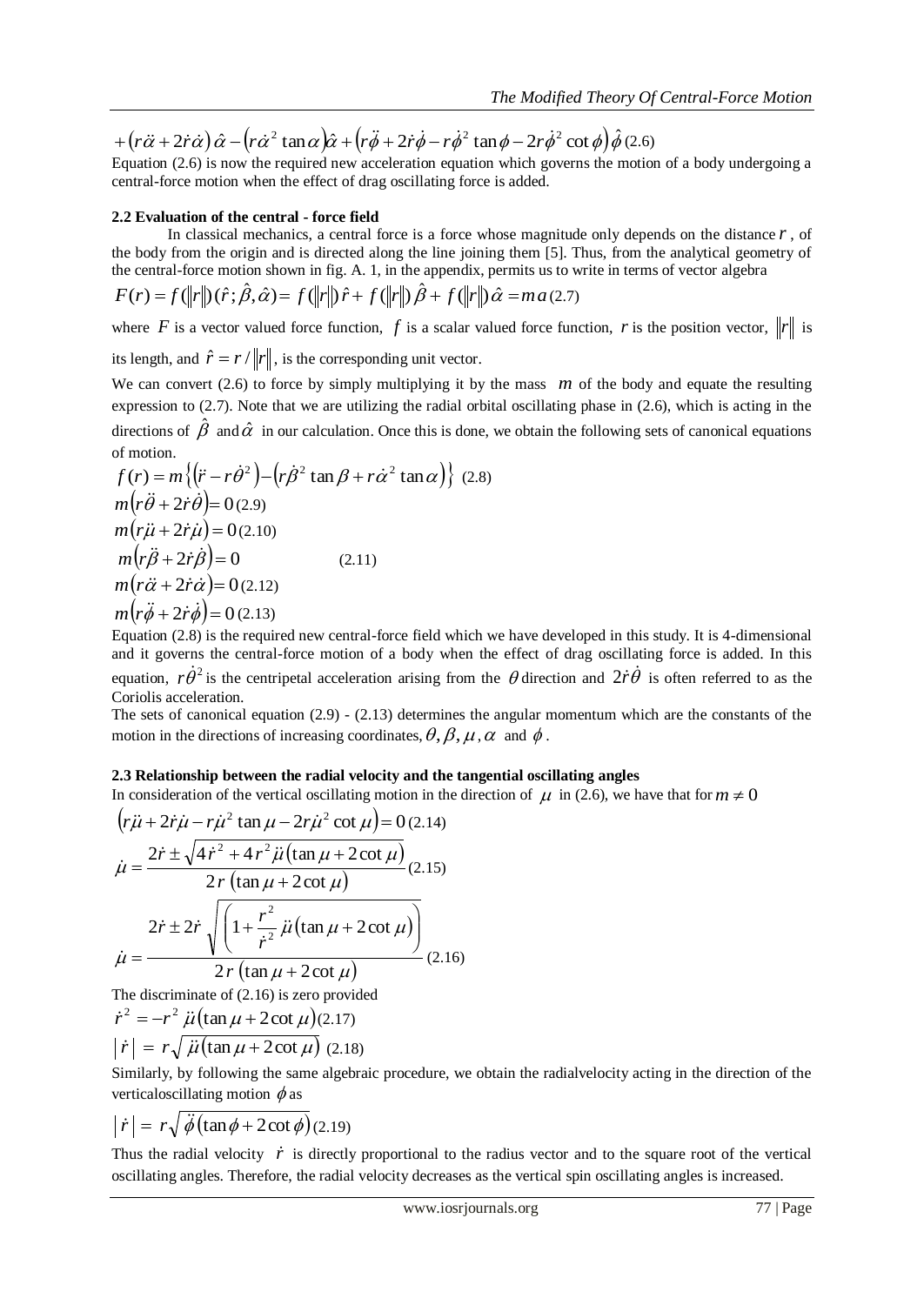## **2.4 Evaluation of the Differential orbit equation (DOE) for the central- force field**

The motion of a body undergoing a central force motion would have to follow a defined trajectory as it orbits the central point (focus). Now, equation (2.9) can be compactly written as

$$
m(r\ddot{\theta} + 2\dot{r}\dot{\theta}) = 0 \quad ; \quad \frac{m}{r}(r^2\ddot{\theta} + 2r\dot{r}\dot{\theta}) = 0 \quad ; \quad (r^2\ddot{\theta} + 2r\dot{r}\dot{\theta}) = 0 \quad ; \quad (m/r \neq 0) \text{ (2.20)}
$$
\n
$$
\frac{d}{dt}(r^2\dot{\theta}) = 0 \quad ; \quad (r^2\dot{\theta}) = h \quad ; \quad \dot{\theta} = \frac{h}{r^2} \tag{2.21}
$$

Following the same method as that of (2.9) which leads to (2.20) and (2.21), we get respectively for the other equations  $(2.10) - (2.13)$ , that

$$
\frac{d}{dt}\left(r^2\dot{\mu}\right) = 0 \quad ; \quad \left(r^2\dot{\mu}\right) = h_1 \quad ; \quad \dot{\mu} = \frac{h_1}{r^2} \tag{2.22}
$$
\n
$$
\frac{d}{dt}\left(r^2\dot{\beta}\right) = 0 \quad ; \quad \left(r^2\dot{\beta}\right) = h_1 \quad ; \quad \dot{\beta} = \frac{h_1}{r^2} \tag{2.23}
$$
\n
$$
\frac{d}{dt}\left(r^2\dot{\alpha}\right) = 0 \quad ; \quad \left(r^2\dot{\alpha}\right) = h_2 \quad ; \quad \dot{\alpha} = \frac{h_2}{r^2} \tag{2.24}
$$
\n
$$
\frac{d}{dt}\left(r^2\dot{\phi}\right) = 0 \quad ; \quad \left(r^2\dot{\phi}\right) = h_2 \quad ; \quad \dot{\phi} = \frac{h_2}{r^2} \tag{2.25}
$$
\n
$$
r = \frac{1}{u} \quad ; \quad ru = 1 \quad ; \quad \frac{dr}{du} = -\frac{1}{u^2} \tag{2.26}
$$
\n
$$
\dot{r} = \frac{dr}{dt} = \frac{dr}{d\theta} \frac{d\theta}{dt} = \dot{\theta} \frac{dr}{d\theta} = \frac{h}{r^2} \frac{dr}{d\theta} \tag{2.27}
$$

$$
\dot{r} = \frac{h}{r^2} \left( \frac{dr}{du} \frac{du}{d\theta} \right) = \frac{h}{r^2} \left( -\frac{1}{u^2} \frac{du}{d\theta} \right) = -\frac{h}{u^2 r^2} \left( \frac{du}{d\theta} \right) = -h \left( \frac{du}{d\theta} \right)
$$
\n(2.28)  
\n
$$
\ddot{r} = \frac{dr}{dt} = \frac{d}{dt} \left( -h \frac{du}{d\theta} \right) = -h \frac{d}{dt} \left( \frac{du}{d\theta} \right) = -h \frac{d}{d\theta} \left( \frac{du}{dt} \right)
$$
\n(2.29)

$$
\ddot{r} = -h \frac{d}{d\theta} \left( \frac{du}{d\theta} \frac{d\theta}{dt} \right) = -h \dot{\theta} \left( \frac{d^2 u}{d\theta^2} \right) = -h \left( \frac{h}{u^2} \right) \left( \frac{d^2 u}{d\theta^2} \right) = -h^2 u^2 \left( \frac{d^2 u}{d\theta^2} \right)
$$
(2.30)

By utilizing (2.21), (2.23), (2.24) and (2.30) in the new central force field equation given by (2.8), we get

$$
m\left\{-h^2u^2\frac{d^2u}{d\theta^2}-r\left(\frac{h^2}{r^4}\right)-r\left(\frac{h_1^2}{r^4}\right)\tan\beta-r\left(\frac{h_2^2}{r^4}\right)\tan\alpha\right\}=F(r;\beta,\alpha)=F(r)
$$
 (2.31)

It is assumed in this study that *P* and *Q* are very small displacements from the equilibrium axis of rotation. As a result, we write  $h_1 \approx h_2 \approx h$ , and if we make the substitution  $r = 1/u$  in (2.31), then

$$
m\left\{-h^2u^2\frac{d^2u}{d\theta^2} - h^2u^3 - h^2u^3\tan\beta - h^2u^3\tan\alpha\right\} = F(1/u)(2.32)
$$
  

$$
\left\{-\frac{d^2u}{d\theta^2} - u - u\tan\beta - u\tan\alpha\right\} = -\frac{F(1/u)}{mh^2u^2}(2.33)
$$
  

$$
\left\{\frac{d^2u}{d\theta^2} + (\tan\beta + \tan\alpha)u + u\right\} = -\frac{F(1/u)}{mh^2u^2}(2.34)
$$

Equation (2.34) is the required differential orbit equation for oscillating central-force motion. It is called orbit equation since its solution is  $r(\theta)$ . The equation is inhomogeneous and second order in  $\theta$ . Certainly  $f(r)$  or  $f(1/u)$  is theforce law of the orbit equation.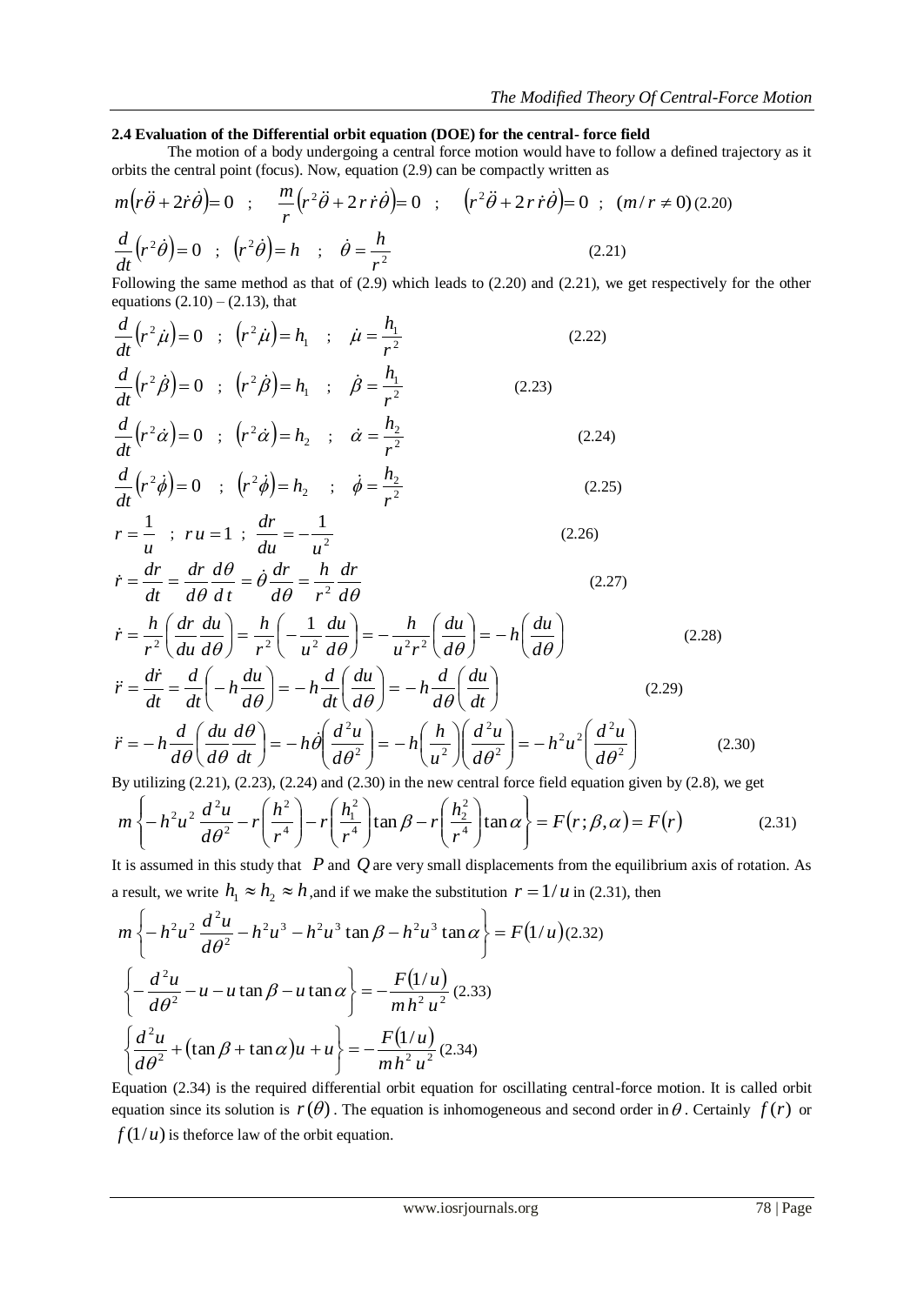### **2.5 Evaluation of the magnitude of the velocity of the body at any point of its path**

From the velocity equation given by (2.3) we obtain the magnitude of the velocity as

$$
v^{2} = \dot{r}^{2} + r^{2} \dot{\theta}^{2} + r^{2} \dot{\beta}^{2} + r^{2} \dot{\mu}^{2} + r^{2} \dot{\alpha}^{2} + r^{2} \dot{\theta}^{2}
$$
 (2.35)  
\n
$$
v^{2} = \left(-h \frac{du}{d\theta}\right)^{2} + r^{2} \left(\frac{h^{2}}{r^{4}}\right) + r^{2} \left(\frac{h_{1}^{2}}{r^{4}}\right) + r^{2} \left(\frac{h_{2}^{2}}{r^{4}}\right) + r^{2} \left(\frac{h_{2}^{2}}{r^{4}}\right) + r^{2} \left(\frac{h_{2}^{2}}{r^{4}}\right)
$$
 (2.36)  
\n
$$
v^{2} = h^{2} \left(\frac{du}{d\theta}\right)^{2} + h^{2} u^{2} + 2h_{1}^{2} u^{2} + 2h_{2}^{2} u^{2}
$$
 (2.37)  
\n
$$
v^{2} = h^{2} \left\{u^{2} + \left(\frac{du}{d\theta}\right)^{2}\right\} + 2h_{1}^{2} u^{2} + 2h_{2}^{2} u^{2}
$$
 (2.38)  
\n
$$
v^{2} = h^{2} \left\{u^{2} + \left(\frac{du}{d\theta}\right)^{2}\right\} + 2u^{2} \left(h_{1}^{2} + h_{2}^{2}\right)
$$
 (2.39)

The equation of an ellipse referred to its focus is given by

$$
r = \frac{l}{1 + \varepsilon \cos \theta} \quad ; \quad \frac{1}{r} = \frac{1 + \varepsilon \cos \theta}{l} \quad ; \quad u = \frac{1}{r}
$$
\n
$$
u = \left(\frac{1}{l} + \frac{\varepsilon \cos \theta}{l}\right) \quad ; \quad \left(\frac{du}{d\theta}\right)^2 = \left(\frac{-\varepsilon \sin \theta}{l}\right)^2 (2.41)
$$
\n
$$
v^2 = h^2 \left\{\left(\frac{1 + \varepsilon \cos \theta}{l}\right)^2 + \left(\frac{-\varepsilon \sin \theta}{l}\right)^2\right\} + 2\left(\frac{1 + \varepsilon \cos \theta}{l}\right)^2 \left(h_1^2 + h_2^2\right) (2.42)
$$

Since the tangential oscillation is very small we assume in this study that the constants  $h_1 \approx h_2 \approx h$ .

$$
v^{2} = h^{2} \left( \frac{1 + 2\varepsilon \cos \theta + \varepsilon^{2} \cos^{2} \theta + \varepsilon^{2} \sin^{2} \theta}{l^{2}} \right) + 4h^{2} \left( \frac{1 + \varepsilon \cos \theta}{l} \right)^{2} (2.43)
$$
  
\n
$$
v^{2} = h^{2} \left( \frac{1 + 2\varepsilon \cos \theta + \varepsilon^{2}}{l^{2}} \right) + 4h^{2} \left( \frac{(1 + \varepsilon \cos \theta)^{2}}{l^{2}} \right) (2.44)
$$
  
\n
$$
v^{2} = h^{2} \left( \frac{1 + 2\varepsilon \cos \theta + \varepsilon^{2} + 1 - 1}{l^{2}} \right) + 4h^{2} \left( \frac{(1 + \varepsilon \cos \theta)^{2}}{l^{2}} \right) (2.45)
$$
  
\n
$$
v^{2} = \frac{h^{2}}{l} \left( \left( \frac{2(1 + \varepsilon \cos \theta)}{l} \right) - \frac{(1 - \varepsilon^{2})}{l} \right) + 4h^{2} \left( \frac{(1 + \varepsilon \cos \theta)^{2}}{l^{2}} \right) (2.46)
$$
  
\n
$$
v^{2} = \frac{h^{2}}{l} \left( \frac{2}{r} - \frac{1}{a} \right) + \frac{4h^{2}}{r^{2}} (2.47)
$$
  
\n
$$
v^{2} = \varphi \left( \frac{2}{r} - \frac{1}{a} + \frac{4l}{r^{2}} \right) (2.48)
$$
  
\n
$$
v^{2} = \varphi \left( \frac{2}{r} - \frac{1}{a} + \frac{4(1 + \varepsilon \cos \theta)}{r} \right)
$$
  
\n
$$
(2.49)
$$

where  $h^2 = \varphi l$  (*l* is the semi-latus rectum of the ellipse), *a* is the major semi-axis. Of course, for a fixed major semi-axis, *h* determines the eccentricity. So the magnitude of the velocity needs to increase by a factor  $4l/r^2$  in order to change the orbit as a result of the added tangential oscillating phase.

Thus equation (2.49) is the required equation which describes the magnitude of the velocity of the body at any point of its path as it translates and oscillates elliptically. The first two terms in the parenthesis of (2.49) is referred to as the critical speed or the critical velocity while the third term is the perturbation. The perturbation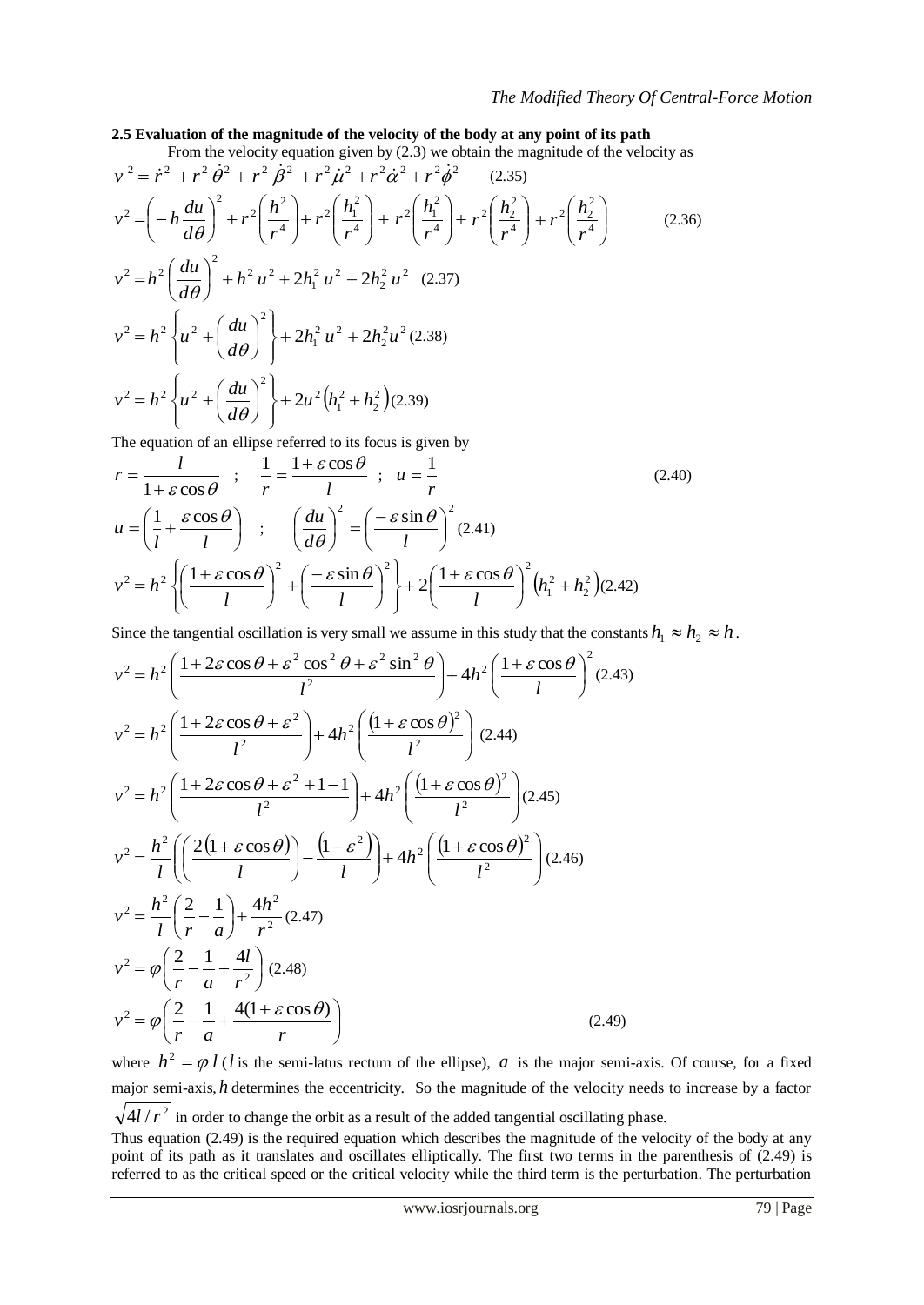term is caused by the added effect of the tangential oscillating motion of the body. The magnitude of the path velocity of the body converges to the critical velocity in the absence of the tangential oscillating angles.

### **IV. Discussion of results**

The central force field is specified by four independent generalized coordinates. It has a tangential oscillating phase which is determined by the vertical oscillating angles. As the oscillating angles increases the force tends to be more negative and attractive. The first two terms in the parenthesis of (2.8) gives the exact radial force and the orbital angular force. The orbital angular force is acting perpendicularly to the direction of the radius. If,  $\ddot{r} = \dot{r} = 0$ , then the path is a circle.

The differential orbit equation (DOE) given by (2.34) is second order and inhomogeneous in  $u(\theta)$ . Of course, the force field that is responsible for the orbit equation is negative and hence highly attractive. This is expected of a motion that is central in character. The DOE has a tangential oscillating phase. The oscillating phase is determined by the vertical oscillating angles. In case,  $l = 0$  then  $\theta$  is a constant, and the path is a straight line through the origin, that is, the path is homogeneous.

The magnitude of the velocity of the body at any point of its path as shown (2.48) is quadratic in nature. Hence it would have a positive maximum and negative minimum value as a function of the radius. The positive value of *v* corresponds to the velocity in the upper plane of the ellipse, while the negative value corresponds to the

velocity in the lower plane of the ellipse. The first two terms in  $v^2$  is referred to as the critical velocity while the last term is the perturbation. The magnitude of the velocity is strictly the value of the critical velocity as  $r \rightarrow \infty$ . Thus the magnitude of the velocity is maximum at the perihelion and minimum at the aphelion.

#### **V. Conclusion**

In general, we have in this study solved the problem of the motion of a body in a plane polar coordinate system which is subject to a central attractive force which is known and, in addition, a drag oscillating force which acts tangentially. The oscillating energy  $E_{osc}$  which determines how energy is conveyed up and down in the oscillating phase is relatively determined by the vertical spin oscillating angles.

The result of the total energy is appreciably different from the motion in a central force field without a drag oscillating force. The new force law now comprises of the radial and the tangential oscillating parts which reduces the strength of the attractive central force. The knowledge of this type of central force motion which we have developed in this work can be extended from plane polar coordinate system to that of spherical and cylindrical polar coordinate systems.

#### **Appendix**

Let us consider the rotational motion of a body of mass m about a fixed origin say, O, in an elliptical polar coordinate system. Suppose the body is also oscillating up and down about its equilibrium position as it translates rotationally round the fixed origin. The body thus possesses translational and rotational elliptical motion with polar coordinates  $(r, \theta)$  and tangential spin oscillating motion described by the vertical displacement  $C \rightarrow D \rightarrow C \rightarrow B \rightarrow C$  and repeatedly in the y-direction. The geometry of the analytical requirements is shown in fig. A. 1.

The reader should take note that the oscillation of the body is not entirely out of the elliptical orbit of rotation. Rather the displacement  $D$  and  $B$  above and below  $C$  is very small. The oscillation is still within the limits of the axis of rotation  $C$ . We have only decided to stretch  $D$  and  $B$  above and below  $C$  considerably enough in order to reveal the geometrical concept required for the analytical calculation.

There are six possible degrees of freedom or generalized coordinates exhibited by the motion body under this circumstance: (i) translational and rotational in the elliptical plane  $(r, \theta)$ , (ii) the plane of upward oscillations  $(\beta, \mu)$  and (iii) the plane of downward oscillations  $(\alpha, \phi)$ .

We shall compute separately the tangential spin oscillating motions in both oscillating frames and eventually combine the result with the orbital elliptical plane motion. In this study, we assume that the angular displacements in the tangential spin oscillating frames are not equal and so the system under study is not radially symmetric. Consequently, there is the existence of torque due to the non uniformity of the radii distances.

Accordingly, we can now develop relationships between the various areas indicated on fig. A. 1, with the goal to find the formula for the area swept out by the elliptical plane polar motion, and the result obtained from this is

then added to the tangential oscillating triangle sections  $\hat{DOC}$  and  $\hat{COB}$  respectively.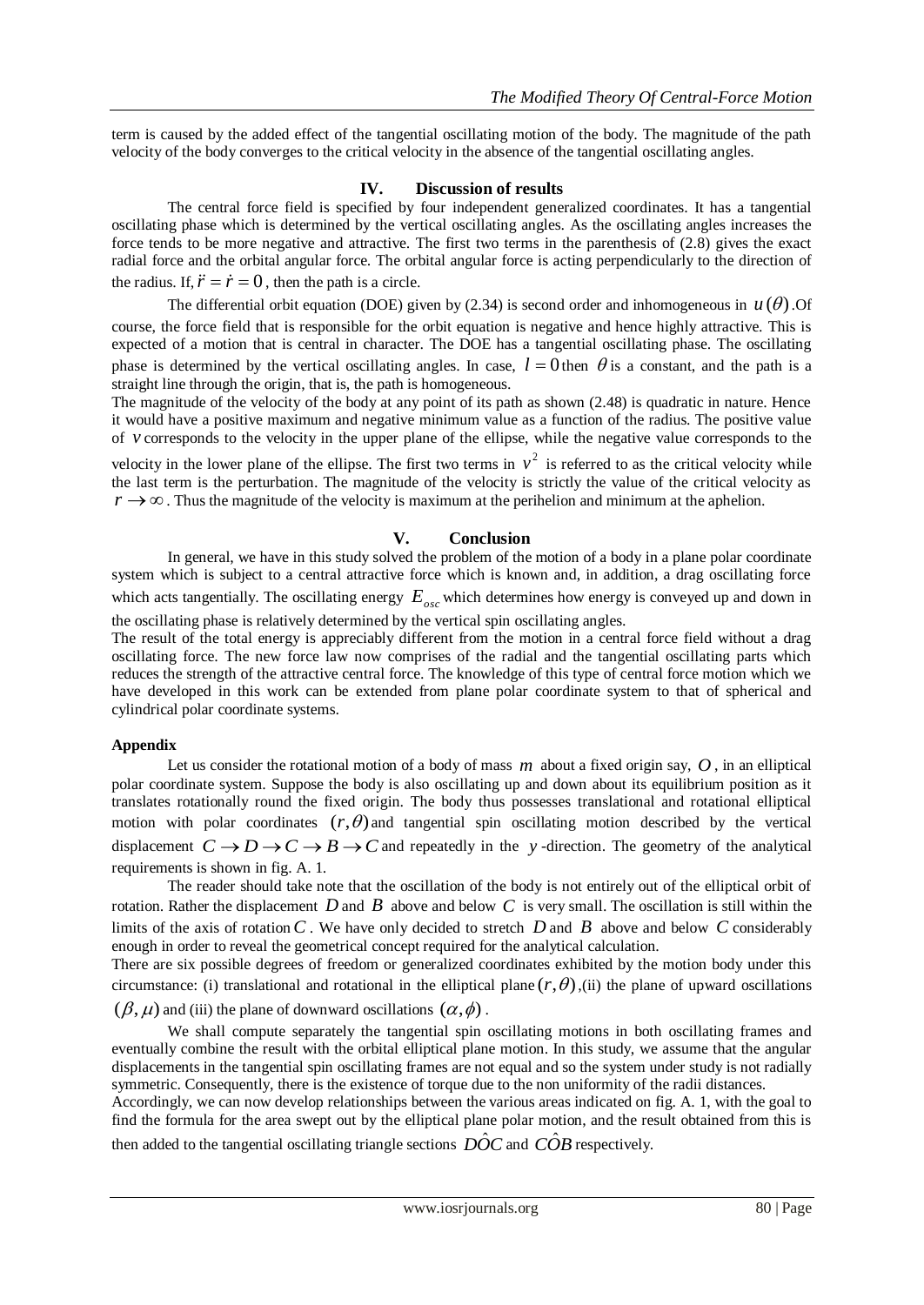From fig.  $(A. 1)$ ,  $P$  and  $Q$  are very small upward and downward displacements from the equilibrium axis of rotation  $C$ , that is, regions in the upper and lowertriangular swept segments of the upper and lower elliptical plane. Our first task would be to connect all these oscillating spin angular degrees of freedom into an expression in terms of  $P$  and  $Q$ .

For clarity of purpose, let us define the various symbols which we may encounter in our calculations : (i) the elliptical radius r (ii) the plane of upward oscillations  $(\beta, \mu)$ , that is subtended from the upper elliptical plane (iii) the plane of downward oscillations  $(\alpha, \phi)$ , that is subtended from the bottom or the lower part of the elliptical plane (iv) the elliptic orbital plane angle  $\theta$  (v) the upper tangential oscillating spin angle  $\mu$  (vi) the lower tangential oscillating spin angle  $\phi$  (vii) the upper and lower orbital spin oscillating angles  $\beta$ and  $\alpha$ .



**Fig. A.1.** Represents the elliptical and oscillating motion of a body in a central-force field. The body is oscillating up and down about the axis of rotation C. Where  $\triangle D\hat{O}C$  (frame I) and  $\triangle C\hat{O}B$  (frame II) are the upper and lower projections of the tangential oscillating phases onto the plane of the ellipse, the lines *DC* ( *P* ) and  $CB$  (Q) are very small displacements from the axis  $C$ , we have only stretched them to make the geometry of the figure clear enough for the calculation. However,  $\beta$  is the upper radial orbital oscillating angle and  $\alpha$  is the lower radial orbital oscillating angle. Note that both of them are projections of the tangential oscillating plane onto the orbital elliptic plane.

In frame I : we obtain from  $\triangle D\hat{O}C$ 

 $r_1 = r \cos e c \mu$  ;  $P = r_1 \sin \beta = r \sin \beta \cos e c \mu$  (A. 1)

In frame II : we obtain from  $\triangle C\hat{O}B$ 

 $r_2 = r \cos e c \phi$  ;  $Q = r_2 \sin \alpha = r \sin \alpha \cos e c \phi$  (A.2)

In the orbital plane of rotational and translational motion, the position vector  $\vec{r}$  of the body is given by  $\vec{r} = x\hat{i} = r\cos\theta\hat{i}$  (A.3)

However, the combination of the rotational and translational motion, with the vertical spin oscillating frames (acting in the *y* -direction), we have

$$
\vec{r} = xi + y j = xi + Pj^{\dagger} + Qj^{\dagger} = r \left( \cos \theta i + \sin \beta \cos ec\mu j^{\dagger} + \sin \alpha \cos ec\phi j^{\dagger} \right) (A.4)
$$
  
\n
$$
\hat{r} = \frac{\partial \vec{r}}{\partial r} = \left( \cos \theta i + \sin \beta \cos ec\mu j^{\dagger} + \sin \alpha \cos ec\phi j^{\dagger} \right)
$$
  
\n
$$
\vec{r} = r \hat{r} = r \hat{r} (\theta, \beta, \mu, \alpha, \phi) (A.6)
$$
\n(A.5)

$$
\hat{\theta} = \frac{\partial \hat{r}}{\partial \theta} = -\sin \theta \, i \qquad ; \qquad \frac{\partial \hat{\theta}}{\partial \theta} = -\cos \theta \, i = -\hat{r} \qquad (A.7) \hat{\beta} = \frac{\partial \hat{r}}{\partial \beta} = \cos \beta \cos ec\mu \, j^{\uparrow};
$$
\n
$$
\frac{\partial \hat{\beta}}{\partial \beta} = -\sin \beta \cos ec\mu \, j^{\uparrow} = \frac{\cos \beta}{\cos \beta} \left( -\sin \beta \cos ec\mu \, j^{\uparrow} \right) \qquad (A.8)
$$
\n
$$
\frac{\partial \hat{\beta}}{\partial \beta} = \frac{\sin \beta}{\cos \beta} \left( -\cos \beta \cos ec\mu \, j^{\uparrow} \right) = -\tan \beta \, \hat{\beta} \qquad (A.9)
$$